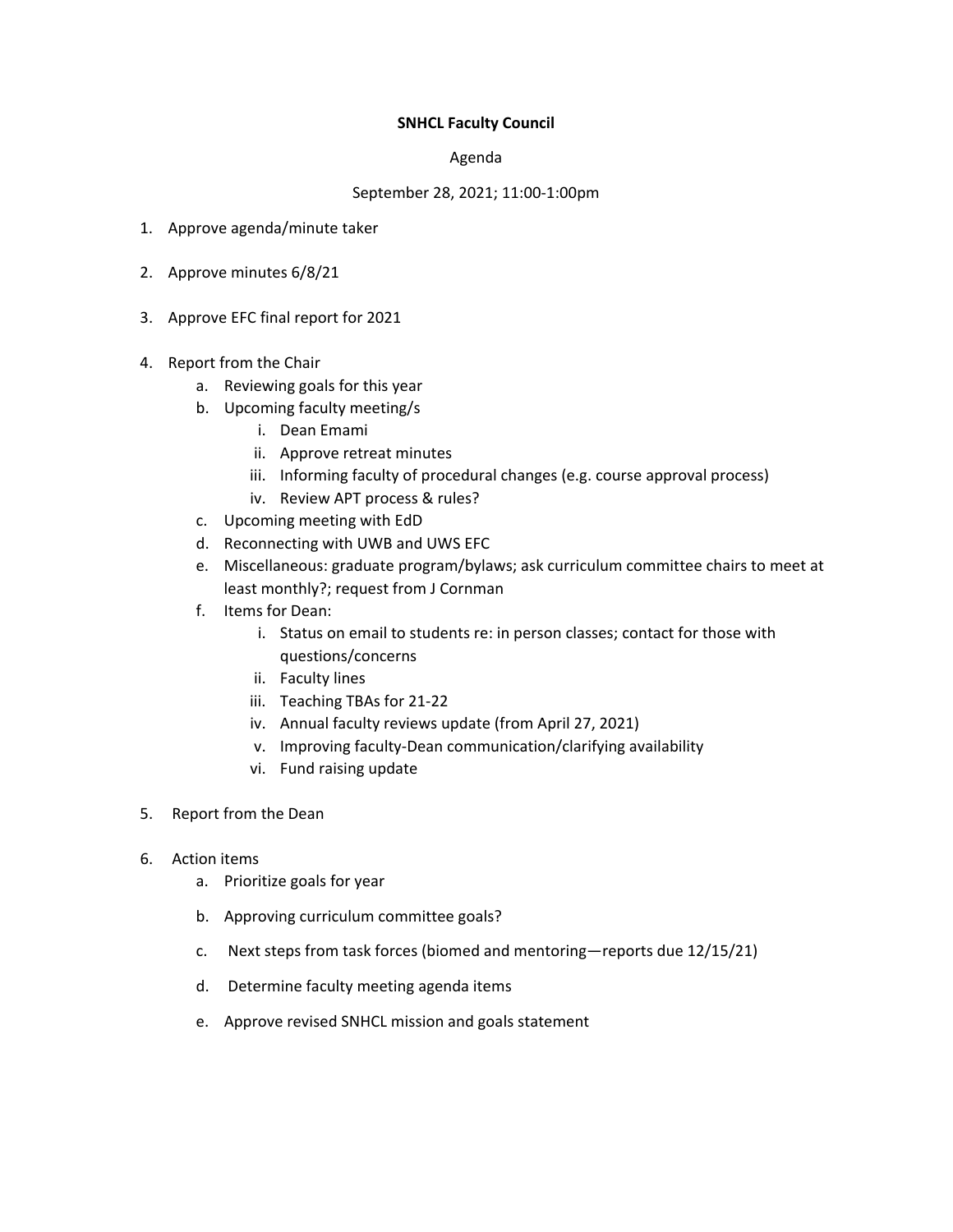### **Goals for 2021-22:**

- Support completion of program changes for MN & BSN
- Support advancement of new MHCL program
- Work with undergraduate curriculum committee in reviewing assignment workload for undergraduate Wednesday classes
- Review & clarify process for yearly merit reviews
- Clarify procedure for yearly clinical appointment renewal
- Clarify hiring process for all ranks, including adjunct positions with focus on transparency of decisions
- Review program mission statements status for BSN, MN, HCL
- Review organization and clarity of SNHCL web pages
- Work with staff to establish one drive for all standing committees
- Review APT document
- Continue working with UWS and UWB EFCs to increase communication and collaboration among the three Schools
- Review and Implement UWT Climate Survey Recommendations
- Provide oversight and advice to Dean on DEAI initiatives
- Address course release for EFC chair
- Clarify and resolve relationship with EdD
- Update & approve SNHCL mission and objectives
- Course scheduling process